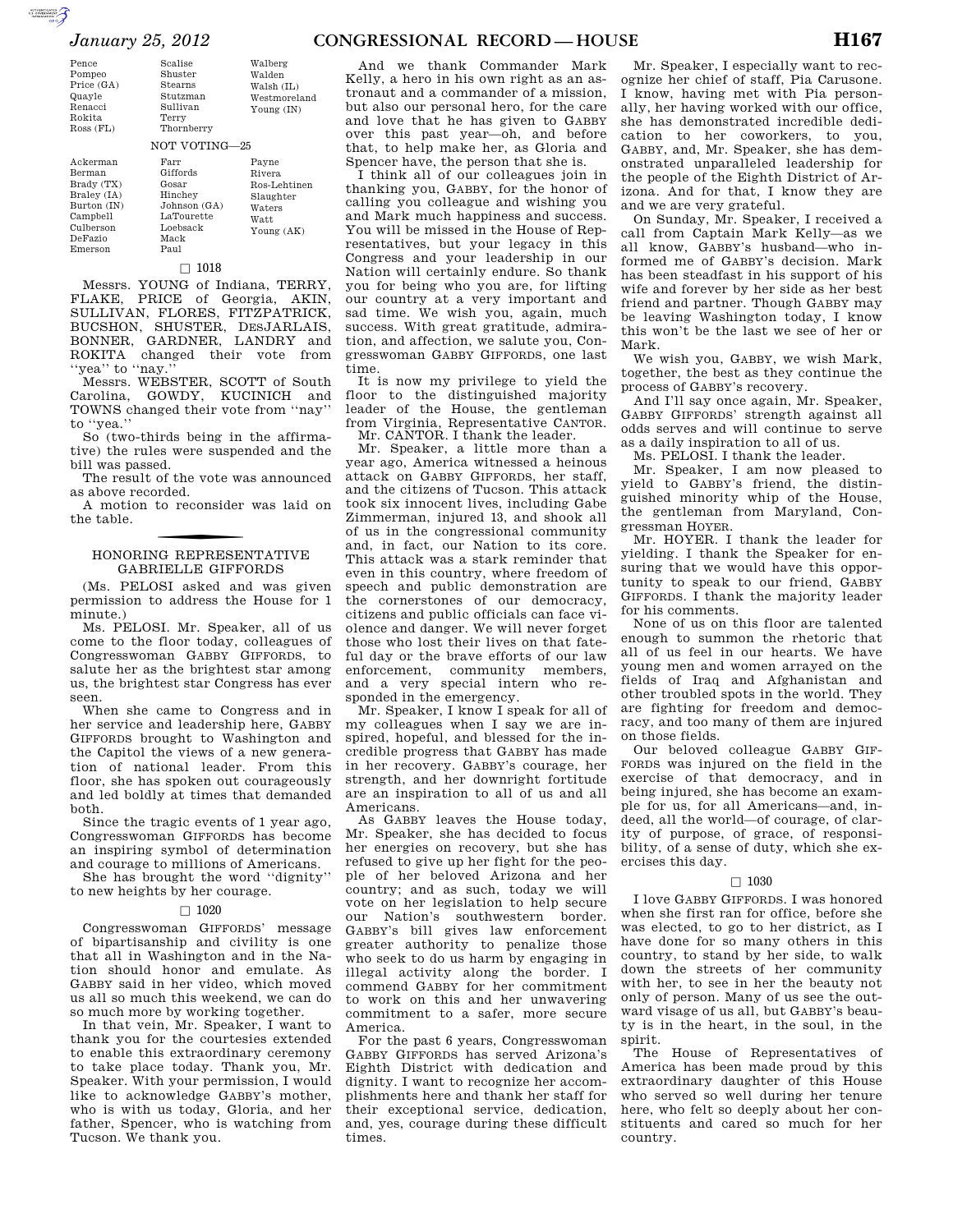GABBY, we love you. We have missed you.

Ms. GIFFORDS. I miss you.

Mr. HOYER. Mr. Speaker, I don't know whether you were able to hear that response. As GABBY looked with that extraordinary smile, the twinkle in her eyes, she said to me and to all of us, ''I miss you.'' Do any of us doubt that that is the case?

Pia, we are blessed in this House to be served by extraordinary people, of which you are a perfect example, by people who love us but love their country even more, who serve our constituents so extraordinarily well, who evidence every day care for us and care for the work that we do, which we could not do, Pia, without people like yourself and all of your colleagues that we call staff. Thank you.

Mr. Speaker, God has blessed GABRIELLE GIFFORDS, and he has sent a blessing to all of us in the person of GABRIELLE GIFFORDS. And God blessed GABBY as well with an extraordinary mom and dad and an extraordinary partner in life.

Mark, we owe you a debt of gratitude. Our country owes you a debt of gratitude. I look forward to the day when you and GABBY will be returning here, returned to full health and full ability to serve.

GABBY, America thanks you. It thanks you for the example that you have given of overcoming adversity, and doing so with a spirit unparalleled. God bless you and Godspeed.

Ms. PELOSI. Mr. Speaker, I know that every Member in the House would like to associate himself or herself with the remarks of our distinguished majority leader and Democratic whip, especially with regard to GABBY, of course, but also Pia.

It is something that every day we have the Chaplain or the guest chaplain come to the floor and ask God's blessing on this House. As Mr. HOYER said, one of those blessings to us has certainly been the leadership and the life and service that will continue for many years to come of Congresswoman GABBY GIFFORDS.

We focus on her. She is our friend. We look at her remarkable recovery with great pride. She also carries in her need for recovery the sorrow of so many others who lost their lives today. So the apparent physical recovery that we see is something even more than we could ever imagine for the challenge that Congresswoman GIFFORDS has faced.

God gave her a very special mission. He gave it to GABBY GIFFORDS because he knew she could carry that burden because he has blessed her with so many, many gifts and a very loving family to make her the person that she is. How fortunate we have all been to be part of her life until now and hopefully for a long time to come.

Now, it is with very mixed emotions, Mr. Speaker, that I yield to GABBY's very good and close friend. I say ''mixed emotions'' because we want her to stay with us, but, intellectually, we know that GABBY has made the right decision. Hopefully, it will be liberating for her in many ways but that she goes with knowing the close ties we all feel personally to her.

So, Mr. Speaker, it is my honor to yield the floor now to a very close friend of GABBY, a leader in this House, the gentlelady from Florida, Congresswoman DEBBIE WASSERMAN SCHULTZ.

Ms. WASSERMAN SCHULTZ. If I can ask my colleagues to join me at the well.

Thank you, Mr. Speaker and Madam Leader, Mr. Whip, and Majority Leader.

I couldn't prepare anything this morning because I knew that I would not be able to hold it together for very long.

I am so proud of my friend, and it will always be one of the great treasures of my life to have met GABBY GIF-FORDS and to have served with her in this body.

We have all been through such a tumultuous year. The Nation has been through a tumultuous year, no one more tumultuous than GABBY and her family and her constituents in her beloved home city of Tucson, Arizona.

Being able to be GABBY's voice today and knowing her as well as I do, the one thing that has not been said is that GABBY wants her constituents to know, her constituents who she loves so much in southern Arizona, that it has been the greatest professional privilege of her life to represent them; that she loves them, as a fifth-generation Tucsonian; that her public service has meant a great deal to her; that this is only a pause in that public service; and that she will return one day to public service to represent them, as she has so capably done for the last 51⁄2 years.

And let me just say, a point of personal privilege, that the last year has been one of the honors of my life. The most important thing to remember is that no matter what we argue about here on this floor or in this country, there is nothing more important than family and friendship, and that should be held high above all else. I will always carry that in my heart, and even though I know we won't see each other every day, GABBY, we'll be friends for life—for life.

It is my privilege to read this letter on behalf of GABBY and her family and her constituents:

JANUARY 25, 2012.

Hon. JOHN BOEHNER, *Speaker of the House, The Capitol, Washington, DC.* 

DEAR SPEAKER BOEHNER: In 2001, strongly holding the belief that there is no higher calling than serving my country, I went from selling tires in my Tucson family business to being a freshman representative in the Arizona State House. And for 10 years I served in the Arizona legislature, in the United States Congress, and, after marrying Mark, as a proud military spouse. Always I fought for what I thought was right. But never did I question the character of those with whom I disagreed. Never did I let pass an opportunity to join hands with someone just because he or she held different ideals.

In public service, I found a venue for my pursuit of a stronger America—by ensuring the safety and security of all Americans, by producing clean energy here at home instead of importing oil from abroad, and by honoring our brave men and women in uniform with the benefits they earned. I found a way to care for others. And in the past year, I have found a value that is unbreakable even by the most vicious of attacks.

The tragic January 8th shooting in Tucson took the lives of six beautiful Americans and wounded 13 others, me included. Not a day goes by that I don't feel grief for the lives lost and so many others torn apart. Christina-Taylor Green, Dorothy Morris, John Roll, Phyllis Schneck, Dorwan Stoddard, and Gabe Zimmerman embodied the best of America. Each in their own way, they committed their lives to serving their families, community and country, and they died performing a basic but important act of citizenship that's at the heart of our greatness as a nation. They will be remembered always by their country and by their Congress.

I don't remember much from that terrible day, but I have never forgotten my constituents, my colleagues, or the millions of Americans with whom I share great hopes for this nation. To all of them: Thank you for your prayers, your cards, your well wishes, and your support. And even as I have worked to regain my speech, thank you for your faith in my ability to be your voice.

The only way I ever served my district in Congress was by giving 100 percent. This past year, that's what I have given to my recovery. Thank you for your patience. From my first steps and first words after being shot to my current physical and speech therapy, I have given all of myself to being able to walk back onto the House floor this year to represent Arizona's 8th Congressional District. However, today I know that now is not the time. I have more work to do on my recovery before I can again serve in elected office.

This past year my colleagues and staff have worked to make sure my constituents were represented in Congress. But if I can't return, my district deserves to elect a U.S. Representative who can give 100 percent to the job now. For that reason, I have submitted the attached letter of resignation to Arizona Governor Jan Brewer.

Amid all that was lost on January 8th, there was also hope and faith. This past year, it is what I have often clung to: Hope that our government can represent the best of a nation, not the worst. Faith that Americans working together—in their communities, in our Congress—can succeed without qualification. Hope and faith that even as we are set back by tragedy or profound disagreement, in the end we come together as Americans to set a course toward greatness.

Everyday, I am working hard. I will recover and will return, and we will work together again, for Arizona and for all Americans.

Sincerely,

GABIELLE GIFFORDS, *Member of Congress.* 

Ms. PELOSI. Mr. Speaker, in appreciation, once again, for your courtesies enabling this to happen, I yield back the balance of my time.

ANNOUNCEMENT BY THE SPEAKER

The SPEAKER. The Chair would remind all Members to be in proper business attire when they come to the floor of the House.